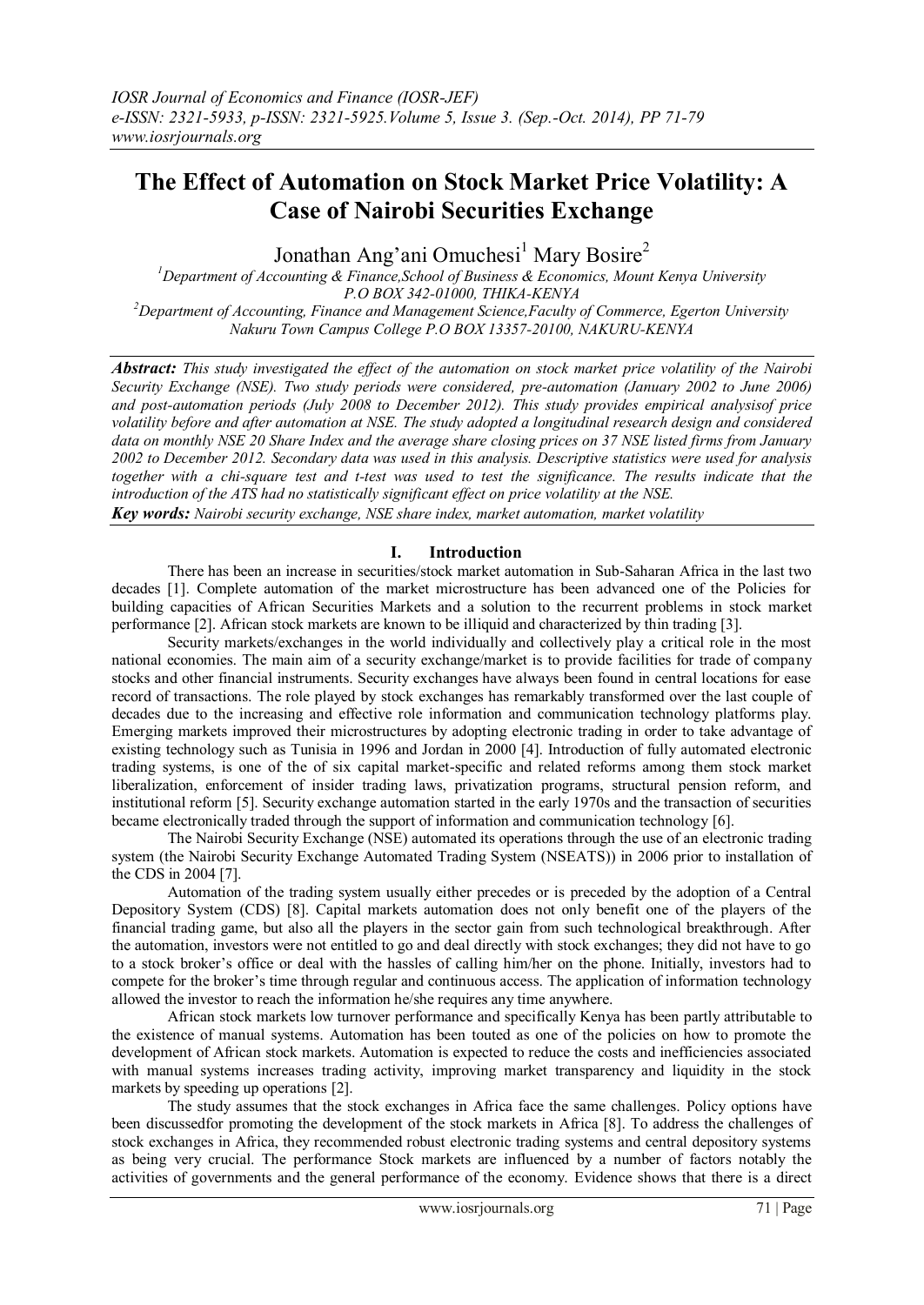correlation between the level of development of a nation's capital market and her overall social and economic development [9]. There is therefore, the need for a fast growing capital market, through technological innovation so as to facilitate the speedy growth and development of an economy.

The Stock Exchange of Mauritius (SEM) [10] identified the operational advantages derivable from automation and the application of the automated trading system (ATS) as; electronic matching of orders, internet trading facilities, enhancing internationalization of the stock market' multiple prices for an order, quick order execution prices and volume levels available in real time. Automation also improved market data or information, online report of prices, higher volume of trade and index, online corporate reporting, transparency of dealings and fairness in establishing order priority. The implementation of the ATS at the NSE was a key to achieving enhanced operational efficiency, transparency, reduced cost of doing business, and enhanced market integrity and investor confidence [11]. Conceptually, an automated stock market will ensure automatic monitor and a user friendly stock market. All this operational advantages of automation were to translate into improved market performance measurable in terms of market liquidity, volatility, size and efficiency.

### **1.2Automation Trends in Africa**

Automation of stock exchanges is on the increase in Africa. Since the automation of the Johannesburg stock exchange in mid 1990s and movement of the Egyptian Stock Exchange to an automated order-driven system in 1992 there have been continued efforts towards automation. The Stock exchanges in Sub-Saharan African stock exchanges have gradually adapted to electronic systems, but many of them still use manual trading systems as well as manual clearing and settlement systems. The most recent stock exchange to automate its trading system is the Botswana Stock Exchange in August 2012 with Uganda, Rwanda and Zimbabwe being in advanced stages of implementing the same [12].See table 1

## **II. Automation And Stock Market Price Volatility**

Advocates of automation suggested that execution of trades was faster and less costly under computerized trading systems. Traders have access to broader information including bid and ask prices, trades sizes and volume, at lower costs, due to the existence of a limit order book than under systems that restrict access to information about standing orders above and below the market. That would attract more investors and improve volume and liquidity and generate better price discovery. However, critics of automation argue that electronic trading could lead to less efficient prices since judgmental aspects of trade execution are lost with automation, which could be particularly important in times of fast market movements.

Volatility is likely to increase when automation speeds up the dissemination of prices especially when information is hitting the market [13]. In their study they find out reduced autocorrelations of returns, which leads them to conclude that market efficiency improves after automation at the Singapore Stock Exchange. Several studies also examined the financial effects of automation on stock market liquidity and volatility. there is documentation document that stock prices increase and liquidity improves, and cost of equity capital falls all around the world when exchanges increase transparency through computerized trading [14], [15], and [6].

There is evidence that the shift to electronic trading system increased volatility, and had no significant effect on market's efficiency [16]. A study on the Amman Stock Exchange (ASE) indicated areduction in volatility after the adoption of electronic trading and improved liquidity level [17]. However, automation of the Tunisian Stock Exchange (TSE) resulted in no significant effect on market volatility [4].

Examining the effect of automation on volatility of Toronto stock exchange [18]finds on average, automation had a significantimpact on the volatility and hence on the pricing of securities on the exchange. The evidence indicated significant changes in the structure of volatility and the risk-return relationship. The results were consistent with the interpretation that there had been an increase in the quantity of information flowing into the market post-automation.

Several studies have also focused on the effect of automation with respect to whether or not trading floor is present. Empirically, there is mixed evidence.

In comparing the NYSE (which has a trading floor) with Euronext Paris (fully screen based) for a sample of similar stocks [19] finds that spreads are lower on a floor based exchange than on an electronic exchange. An investigation of 120 stock exchanges worldwide found that a change from floor to electronic trading had a number of long run beneficial effects. He found that the equity premium is reduced significantly after the switch to electronic trading and that the cost of capital of listed firms also declined and monthly trading turnover increased and it this lowered stock market liquidity [6]. However, a study done [20] using data provided by the London Stock Exchange (LSE) and found that HFT improved liquidity and was unlikely to have increased volatility.A study conductedon micro-structure theory of the African capital markets in 1999 and discovered that with institutional changes market efficiency improved in NSE (Nigerian Stock Exchange), NSE (Nairobi stock exchange), JSE (Johannesburg stock exchange)and market liquidity also improved, while volatility reduced[21].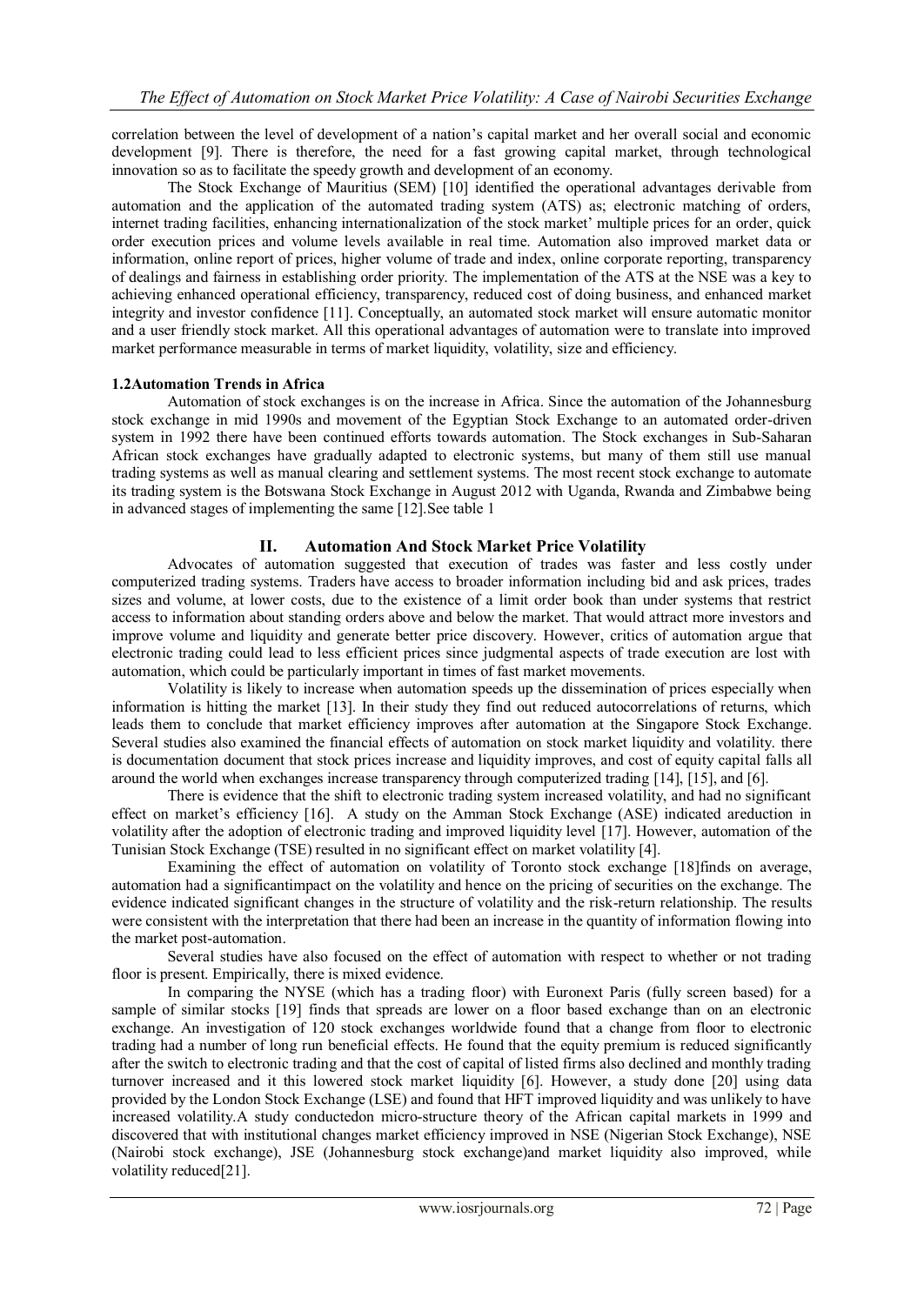A comparison of liquidity and price formation processes in several trading systems with different degrees of transparency [22]. Transparency is the possibility to observe the size and the direction of the order flow. They suggest that greater transparency in the trading process improves market liquidity by reducing opportunities for taking advantage of less informed participants. Then, spread, volatility and pricing error are likely to decrease. Nevertheless, in terms of pre-trade reporting, too much transparency may be detrimental [23]. An efficient price discovery process is traditionally associated with lower fundamental volatility, which promotes stock market effectiveness in allocating resources. High volatility can distort resource allocation by making investors more reluctant to hold stocks. Risk-averse investors will demand a high risk premium, which increases the cost of capital and reduces market liquidity [24].

An examination on the impact of microstructure change on market efficiency at the Nairobi Securities Exchange, it is found out that introduction of automation at NSE has led to improved market efficiency. The results indicated that mean market returns in the post automation period were higher and more volatile than those in the pre automation period. She advances that the higher market returns could be attributed to improved price discovery process, while the higher volatility may be due to changes in market microstructure through the trading system[25].

The enthusiasm about stock markets performance in Africa has been talked about as much has been the solutions to the inherent problems. These studies indicate a mix in the behavior of market volatility following a shift to automated trading which indicates that automation is not a guarantee for positive improvement in market volatility.

Stock market liberalization, privatization programs via the securities markets and institutional reforms can potentially contribute to stock market performance [5]. In Kenya the implementation dates of the above variables were in the 1990s [26]. There is evidence that the Kenyan market had an upsurge in activity since 1993 due to economicreform, privatization, and relaxation of restrictions on foreign investors and of exchangecontrols [27]. More recently however, implementation of the economic reform programme has beeninconsistent and political problems remain, leading to market volatility, especially in dollar terms.To control for the intervening variable: privatization, the study will only consider data on any equity security listed by 1<sup>st</sup> January 2002. Since the other two variables were implemented way earlier before the study, its effect will have been captured in the before automation influencing factors.

# **III. Data Type And Collection**

The study adopted a longitudinal research design. The target population comprised of all listed companies at the NSE and only included those firms listed at the NSE by 1st January 2002. Only firms with data spanning the study period were considered. Therefore only 37 firms were considered, see appendix I.

a data capture sheet was used to collect secondary data on monthly closing NSE 20 share index values and monthly closing stock prices at NSE. The data included monthly returns and closing prices from January 2002 to June 2006 (pre-automation period) and July 2008 to December 2012 (post-automation period). The data was considered reliable as NSE is mandated to collect and aggregate the data.

To differentiate between the performance in the pre and post automation periods, estimations were done for the pre-automation and post automation periods. Since the automation process took some time before it was finally implemented as a result of some institutional and implementation challenges at the exchange, the periods of implementation was excluded. Therefore the pre-automation period was taken as the 54 months from 1st January 2002 to 30th June 2006, while the post automation period was taken as the 54 months from 31st July 2006 to 31st December, 2012. Thus, the period starting from 1st July 2006 to 30th June 2008 was excluded from the analysis as during this period the NSE was operating under both manual listing and automated listing and coping with the challenges of initial implementation.

## **3.1 Testing for Stock Market Price Volatility**

The volatility of securities was defined by fluctuations of stock prices, which was estimated by the variance or the standard deviation of stock returns. Price volatility was measured using one month returns as defined by the natural logarithm of price relative;

$$
R_t = \text{In}(\frac{P_t}{P_{t-1}})
$$

Where P<sub>t</sub> denoted the prices observed at one month interval. Transaction prices on/nearest the last day of the month were identified to calculate intra-month returns. For each stock, the one month returns were averaged across the 108 trading months to compute the standard deviation denoted by σ [28 and 29]

The standard deviation of return (r) from a sample of n observations was the square root of the average squared deviation of returns from the average in the sample. Thus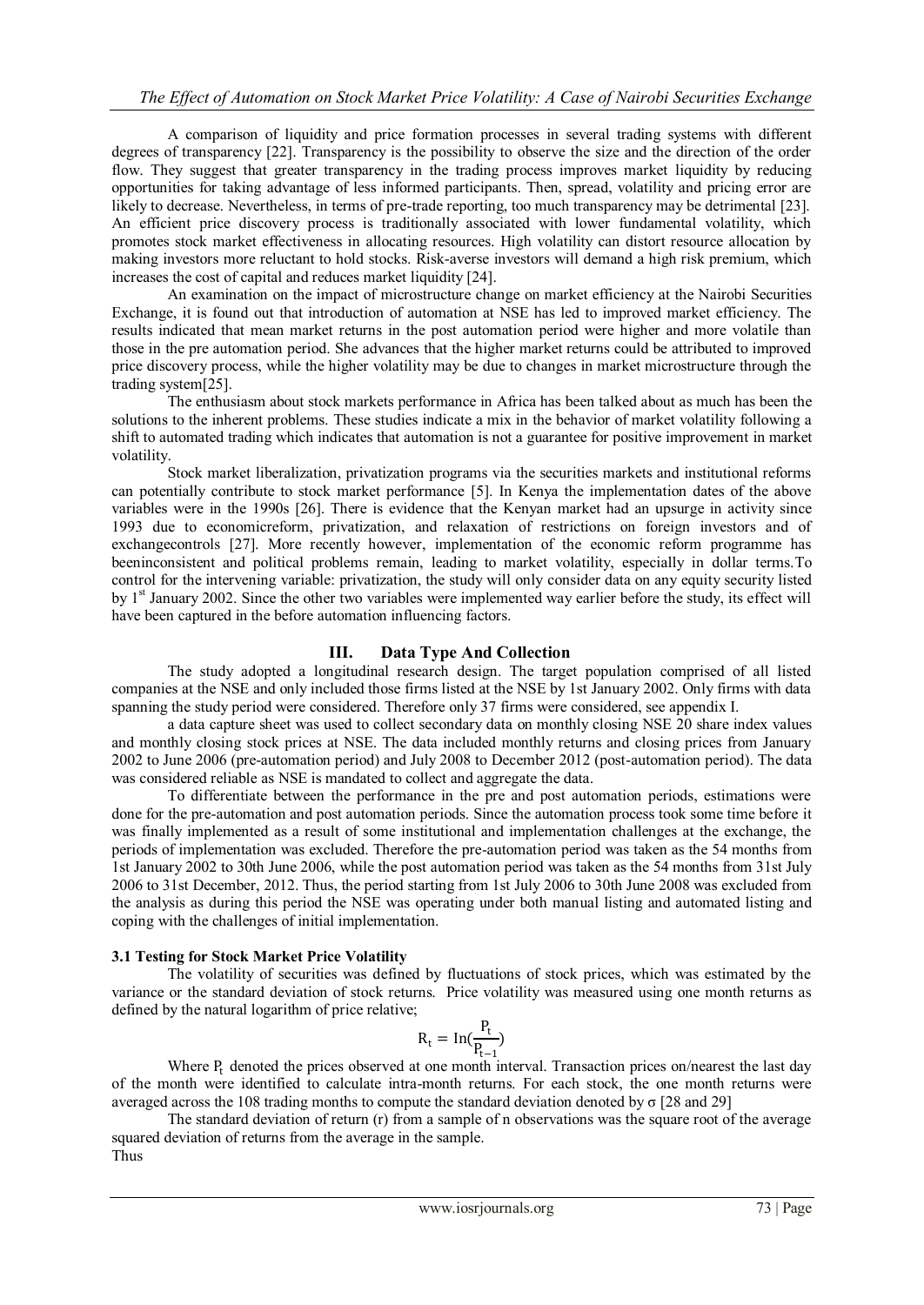$$
\sigma = [\frac{1}{n}\sum_{t=1}^n (r_t - m)^2]^{1/2}
$$

Where,

 $\sigma$  =standard deviation

n =number of continuous returns

 $r_t$  =continuous returns

m =average returns

 $r_t = \ln(\frac{P_t}{P_t})$  $\frac{P_{t-1}}{P_{t-1}}$ ) and  $r_t$  is the rate of return for the period t, and  $P_{t-1}$  and  $P_t$  are the prices for two successive periods  $(t - 1)$  and t,

$$
m = \left\{\frac{1}{n}\sum_{t=1}^n r_t\right\}/n
$$

For this study monthly volatility measures were used which were computed as the 12 month rolling standard deviation estimate that was based on market returns.

Volatility was calculated as the standard deviation of the natural log of returns in indices for the respective period. This measure has also been applied in measuring volatility in the Indian stock Indian stock market. An increase in standard deviation would denote an increase in volatility [28].

Similarly, for each stock, the one month returns were averaged across the 108 trading months to compute the variance denoted by  $Var(R_t)$ . The volatility of securities as defined by fluctuations of stock prices was estimated by the variance or the standard deviation of stock returns. If the change in trading mechanism had no effect on stock volatility, the variance would be the same for the two return series (before and after the transfer).

Chi-square and t-test s were used to establish the significance

Cross-sectional averages of one month return variances were calculated across the whole sample as well as for two subgroups. The same approach has also been used to measure price volatility on Taiwan stock exchange [29].

The Chi-square model is shown below:-

Mean: Ungrouped data  $\bar{x} = \sum x/N$ 

Grouped data  $\overline{x} = \sum f(x)/\sum f$ 

Where:  $\bar{\mathbf{x}}$  = Mean  $\Sigma$  f = Summation of frequency

 $N =$  Number of scores

 $\sum f(x)$  = Summation of each value of x multiplied by its corresponding frequency (f)

Chi–square  $x^2 = \sum (f_o - f_e)^2 / f_e$ 

Where:  $x^2 =$ Chi –square  $f_0$  = an observed frequency  $f_e$  = an expected frequency  $Σ = Summation$ 

A standard t-test for difference of means was also conducted on the data to establish the significance of the differences between the measures of stock market performance before and after automation. For equal sized samples the t-value was given by:

$$
t = \frac{m_1 - m_2}{\sqrt{[(V_1 - V_2)/n]}}
$$

Where  $m_i$  and  $V_i$  are respectively the mean and the variance for the i<sup>th</sup> period and n is the sample size. The degrees of freedom for the test will be given by 2n-2.

### **IV. Results And Discussions**

#### **4.1 Introduction**

The analysis of the data set first sought to examine relevant summary statistics, and a variety of graphical displays using standard summary measures of location and spread of the distribution of the variables such as minimum, maximum, mean, standard deviation, skewness, and kurtosis. The second part of the chapter uses inferential statistics to examine the effects of adaptation to electronic or automated trading by the Nairobi Securities Exchange (NSE) on the five measures of stock market performance. The final part of the chapter discusses the results of the analysis within the context on the existing body of theory and empirical findings.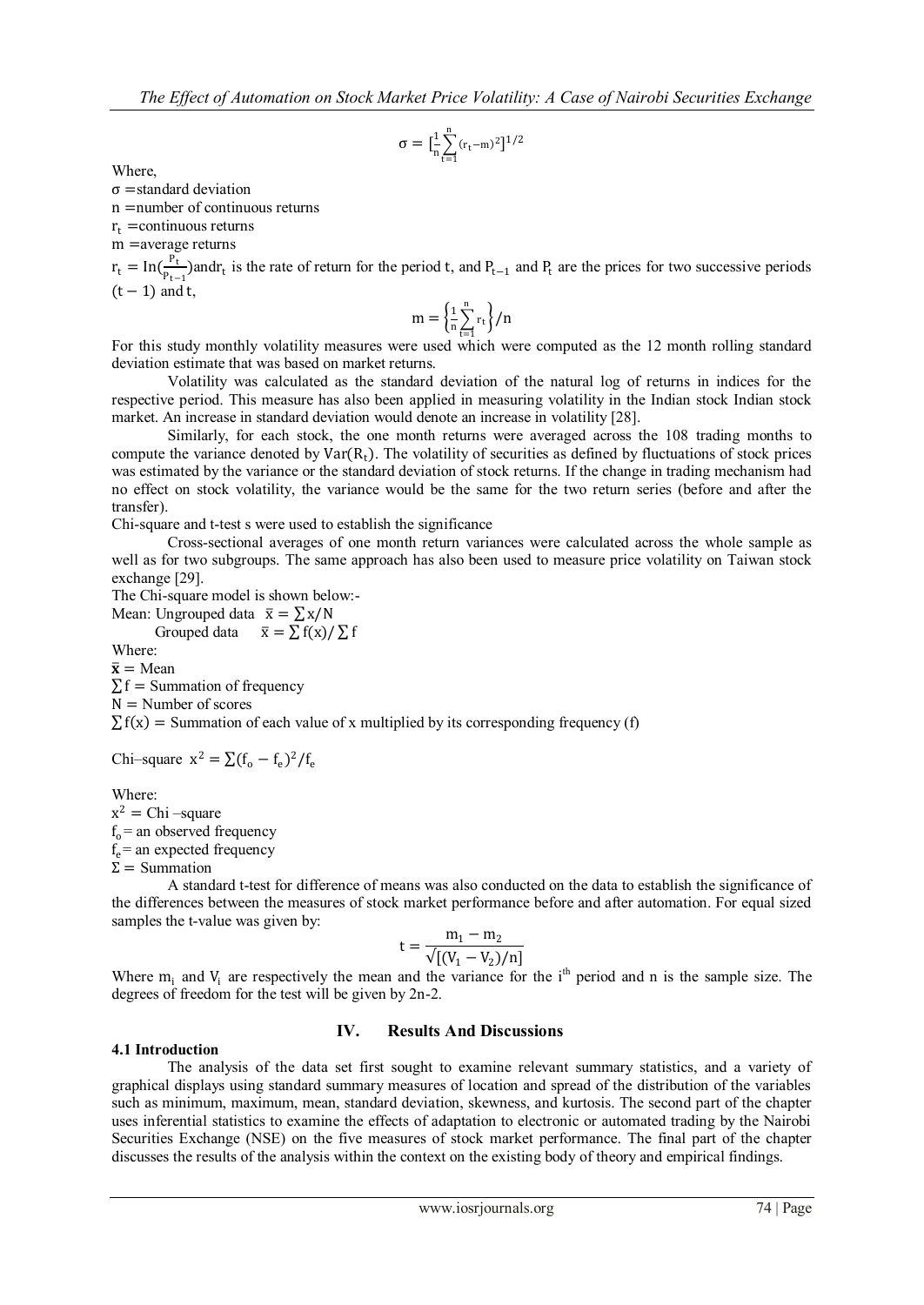## **4.2 Descriptive Statistics**

Volatility referred to the variability in market returns as measured by standard deviation as well as variance of the stock prices. Descriptive statistics indicated a downward trend in the amount of standard deviation with before Mean=.153, after Mean=.126. Similarly, a downward trend in the amount of variance with before Mean=0.029, after Mean=0.021.However, these are indicative descriptive statistics with statistical tests to examine if the changes were indeed significant addressed later in the chapter.

The volatility distribution is asymmetrical as the skewness coefficient is equal to zero for both pre and post-automation period for standard deviation. However, the pre-automation volatility distribution variance is asymmetrical, the post-automation distribution variance appears normal with a skewness coefficient of 3.033. However, the pre and post-automation distribution standard deviation and variance indicate a leptokurtic distribution (See Table 2).

### **4.2.1Stock Market Price Volatility Trend**

Presented in form of a time series trend line chart, the two measures used to represent volatility provided overall same picture indicating that there were mixed movements in market volatility that could not be discerned to be systemic showing a change in the market situation. Both standard deviation chart and variance chart are used. (See figures 1 and 2)

The mean standard deviation of stock returns was at one time highest (worse) under pre-automation regime and one time lowest (better) under the post-automation regime.

The mean variance of stock returns was at one time highest (worse) under pre-automation regime and one time lowest (better) under the post-automation regime.

### **4.3 Effect of Automation on Market Volatility**

Volatility referred to the variability in market returns as measured by standard deviation as well as variance of the stock prices. While descriptive statistics indicated a downward trend in the amount of standard deviation (before M=.153, SD=.0790, after M=.126, SD=.0750), there was no significant evidence that this was actually the case at 0.05 level of significance  $\lbrack t(36)=1.689, p=0.100 \rbrack$ . (See Table 3)

A crosstabulation of the changes in the market volatility as measured by the standard deviation of the returns returned a mixed change that could not systemically point toward a certain direction (See Table 4).

When subjected to a chi-square test, it was found out that there was no significant change in the volatility in the market at 0.05 level of significance  $[\chi^2(2) = 2.520, p = 284]$ . Therefore, the results from chisquare test provided further evidence in support of the t-test results. (See table 5)

Variance of the market returns was also used to measure the volatility in the market. A t-test showed a slight decrease in the volatility (from M=.029, SD=.041 to M=.021, SD=.028). The differences were not significant at 0.05 level of significance  $[t(36)= -1.073, p=.290]$  (See Table 6).

A crosstabulation of the changes in variance in respect to the type of the trading system indicated were consistent across all the volatility categories signaling no significant changes. (See Table 7)

A chi-square test of independence confirmed that indeed there were no significant change in the volatility of the market returns at 0.05 level of significance  $[\chi(2)]$  = 1.333, p=0.513] (see table 8).

### **4.4 Discussions**

The study found that volatility of the returns series were thesame both before and after automation of the trading system. It would be expected that major episodes in the market history such as the use of automated platforms may exacerbate volatility due to increased intensity of trading activities [30]. Conversely, automation could increase the portfolio flows thereby raising liquidity resulting in reduced volatility. However, this study found no such evidence.

# **V. Summary And Conclusions**

# **5.1 Summary of the Findings**

The study found that volatility of the returns series were the same both before and after automation of the trading system. Whereas major economic or political episodes may affect volatility, no significant differences were found in the study to indicate that volatility was affected by the automation process. It would have been expected for volatility to either increase or decrease as the automation process were likely to signal either increased efficiency or led to increased portfolio flows.

## **5.2 Conclusions**

The study concludes that automation of the Nairobi Securities Exchange did not significantly affect its stock price volatility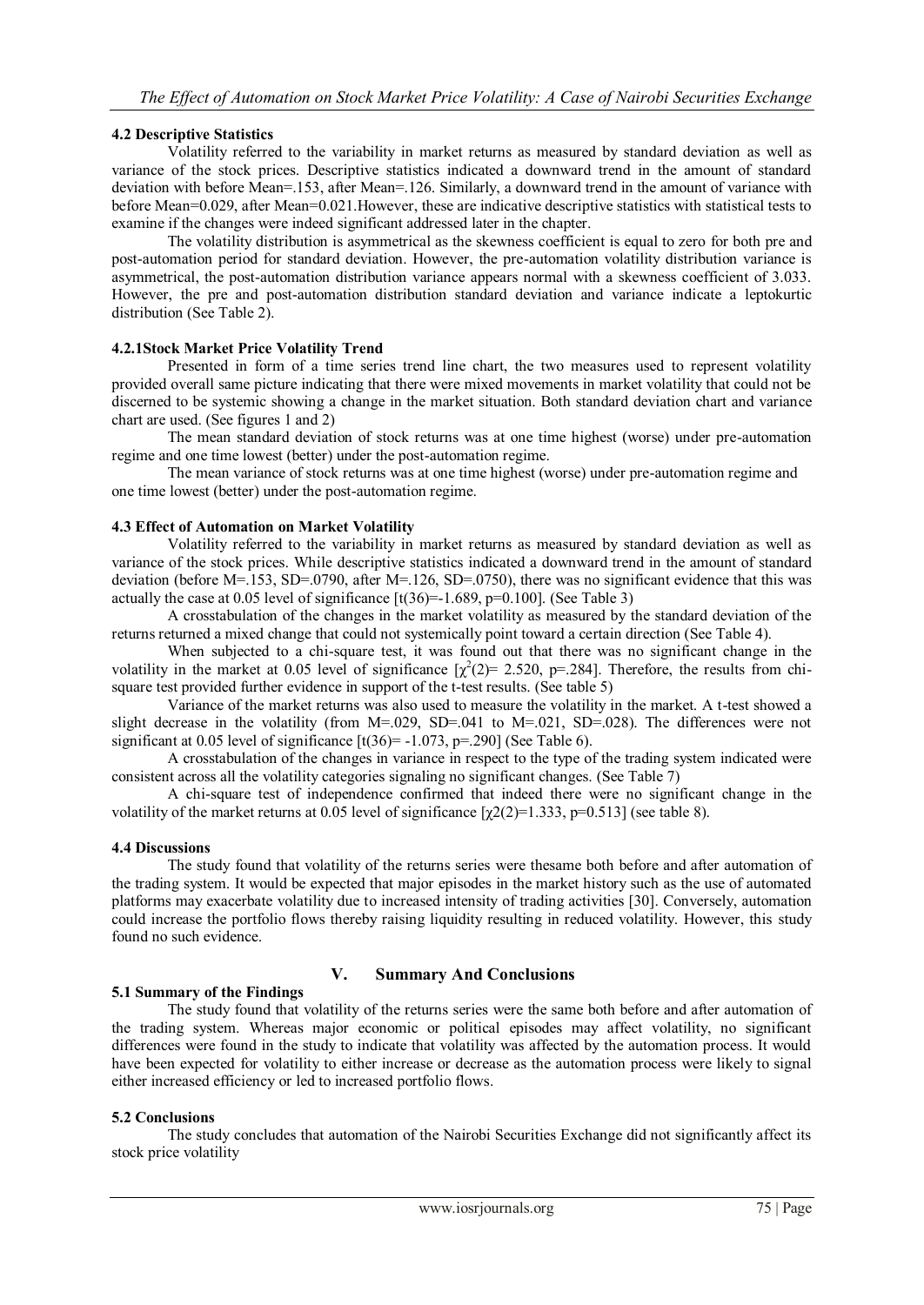#### **5.3 Suggestion for further research**

The study suggests that future research may be carried to confirm and assess the determinants of lower liquidity positions in the market after introduction of the automated trading system. Further research could also be conducted into the post-automation efficiency/volatility/liquidity level of the NSE by adopting different estimation techniques as well as extending the sample size and scope so as to ascertain the exact effect of the automation on exchange.

### **References**

- [1]. Senbet, L., &Otchere, I. (2008). Beyond Banking: Developing Markets; African Stock Market.African Finance for the 21st Century High-Level Seminar Organized by the IMF Institute in Collaboration with the Joint Africa Institute. Tunisia, March 4-5.
- [2]. Capital Markets Authority. (2010). A comparative analysis of the performance of African stock markets for the period 2008 to 2009:Research, Policy Analysis and Planning Department Vol. II. (June 2010)
- [3]. Mlambo, C. &Biekpe, N. (2005). Thin-trading on African stock markets: Implications on market efficiency testing. The Investment Analyst Journal 61, 29-40.
- [4]. Sioud, O. &Hmaied, D. (2003). The Effects of Automation on Liquidity, Volatility, Stock Returns and Efficiency: Evidence from the Tunisian Stock Market. Review of Middle East Economics & Finance, Vol.1, 141-154.
- [5]. de la Torre, A., &Schmukler, S. (2006). Emerging capital markets and globalization: The Latin American experience. Stanford University Press, Palo Alto, and the World Bank, Washington, DC.
- [6]. Jain, P.K. (2005). Financial market design and the equity premium: Electronic vs. floor trading, Journal of Finance 60, 6, 2955- 2985.
- [7]. Nairobi Stock Exchange. (2013). History of the Exchange. Retrieved from [http://www.nse.co.ke/about-nse/history-of](http://www.nse.co.ke/about-nse/history-of-organisation.html)[organisation.html](http://www.nse.co.ke/about-nse/history-of-organisation.html) accessed o[n 5/03/13 @2.52pm](mailto:5/7/12@2.52pm)
- [8]. Yartey, C. A., &Adjasi, C. K. (2007). Stock Market Development in Sub-Saharan Africa: Critical Issues and Challenges. IMF Working Paper Series WP/07/209.
- [9]. Okereke-Onyiuke, N. (2000) Workshop on "Legislation for the Capital Market in a Democratic Environment"; Organized by the Securities and Exchange Commission for Senate and House of Representatives Committee. Thursday, October 12, 2002.
- [10]. The Stock Exchange of Mauritius (SEM) (2004). "Stock Exchange of Mauritius" Automated Trading System (SEMATS). Retrieved fro[m www.semdex.com.](http://www.semdex.com/)
- [11]. Capital Markets Authority (2007). Annual Report 2007, Page 10
- [12]. African Capital Markets News (September 4th, 2012). Botswana Stock Exchange launches automated trading. Available
- at[.http://www.africancapitalmarketsnews.com/1690/botswana-stock-exchange-launches-automated-trading/](http://www.africancapitalmarketsnews.com/1690/botswana-stock-exchange-launches-automated-trading/)
- [13]. Naidu, G.N. and Rozeff, M.S. (1994).Volume, volatility, liquidity and efficiency on the Singapore Stock Exchange before and a fter automation. Pacific-Basin Finance Journal 2, 23-42.
- [14]. Domowitz, I., &Steil, B. (2001). Innovation in equity trading systems: The Impact on transactions costs and cost of capital in Richard Nelson, David Victor, and Benn Steil, ed.: Technological Innovation and EconomicPerformance, (Princeton University Press).
- [15]. Muscarella, C.J. &Piwowar, M.S. (2001). Market microstructure and security values: Evidence from the Paris Bourse, Journal of Financial Markets 4, 209-229.
- [16]. [Maghyereh,](https://uaeu.academia.edu/AkthamMaghyereh) A. (2005). Electronic Trading and Market Efficiency in an Emerging Market: The Case of the Jordanian Capital Market. Available at<http://mesharpe.metapress.com/link.asp?target=contribution&id=6TPFC9EHK9B3T81V>
- [17]. Al-Khouri, R. & Al-Ghazawi, N. (2008). The effect of electronic trading on market volatility and liquidity in emerging markets: Evidence from Amman Stock Exchange. Journal of Derivatives & Hedge Funds; Nov 2008-Feb2009, Vol. 14 Issue 3/4, 222
- [18]. Assaf, A. (2005). Automation, Stock Market Volatility and Risk-Return Relationship: Evidence from "CATS". Investment Management and Financial Innovations, 3/2005
- [19]. Venkataraman, K. (2001). Automated Versus Floor Trading: An Analysis of Execution Costs on the Paris and New York Exchanges.Journal of Finance 56, 1445·1485
- [20]. Jarnecic, E. & Snape, M. (2010). An analysis of trades by high frequency participants on the London Stock Exchang[e.http://mfs.rutgers.edu/MFC/MFC17/MS/MC10~447\\_Snape\\_Jarnecic.pdf!](http://mfs.rutgers.edu/MFC/MFC17/MS/MC10~447_Snape_Jarnecic.pdf)
- [21]. Murinde, V. (2006). Capital Markets Roles and challenges. Birmingham: university of Birmingham. Retrieved from [www.bham.ac.uk/staffitem.asp?section](http://www.bham.ac.uk/staffitem.asp?section)
- [22]. Pagano, M. &Roelle, A. (1996). Transparency and Liquidity: A Comparison of Auction and Dealer Markets with Informed Trading. Journal of Finance, vol. 51: 579-611.
- [23]. Madhavan, A., Porter, D., & Weaver D. (2002). Should Securities Markets Be Transparent? Working paper, Baruch University.
- [24]. Kim, E.H. & V. Singal (2000). Stock market openings: Experience of emerging economies. Journal of Business, 73(1): 25-66.
- [25]. Okumu, N.A. (2013). Impact of Microstructure Changes on Market Efficiency at the NSE-Unpublished MBA Dissertation, Kenyatta University.
- [26]. Maehle, N., Teferra, H., &Khachatryan, A. (2013). Exchange Rate Liberalization in Selected Sub-Saharan African Countries: Successes, Failures, and Lessons. IMF Working PaperWP/13/32.
- [27]. Jefferis, K., & Smith, G. (2005). "The changing efficiency of African stock Markets", South African Journal of Economics, Vol. 73:1
- [28]. Goel, K., & Gupta, R. (2011). Impact of Globalization on Stock Market Development in India: Delhi Business Review X Vol. 12, No. 1 (January - June 2011).
- [29]. Chang, R., Hsu, s., Huang, N. & Rhee, S. (1998). The effects of trading methods on volatility and liquidity: Evidence from Taiwan Stock Exchange. Journal of BusinessFinance and Accounting, 26(1/2): 137-170.
- [30]. Uppal, J. (1998). Stock return volatility in an emerging market: A case of the Karachi Stock Exchange. Managerial Finance, 24(3), 34-51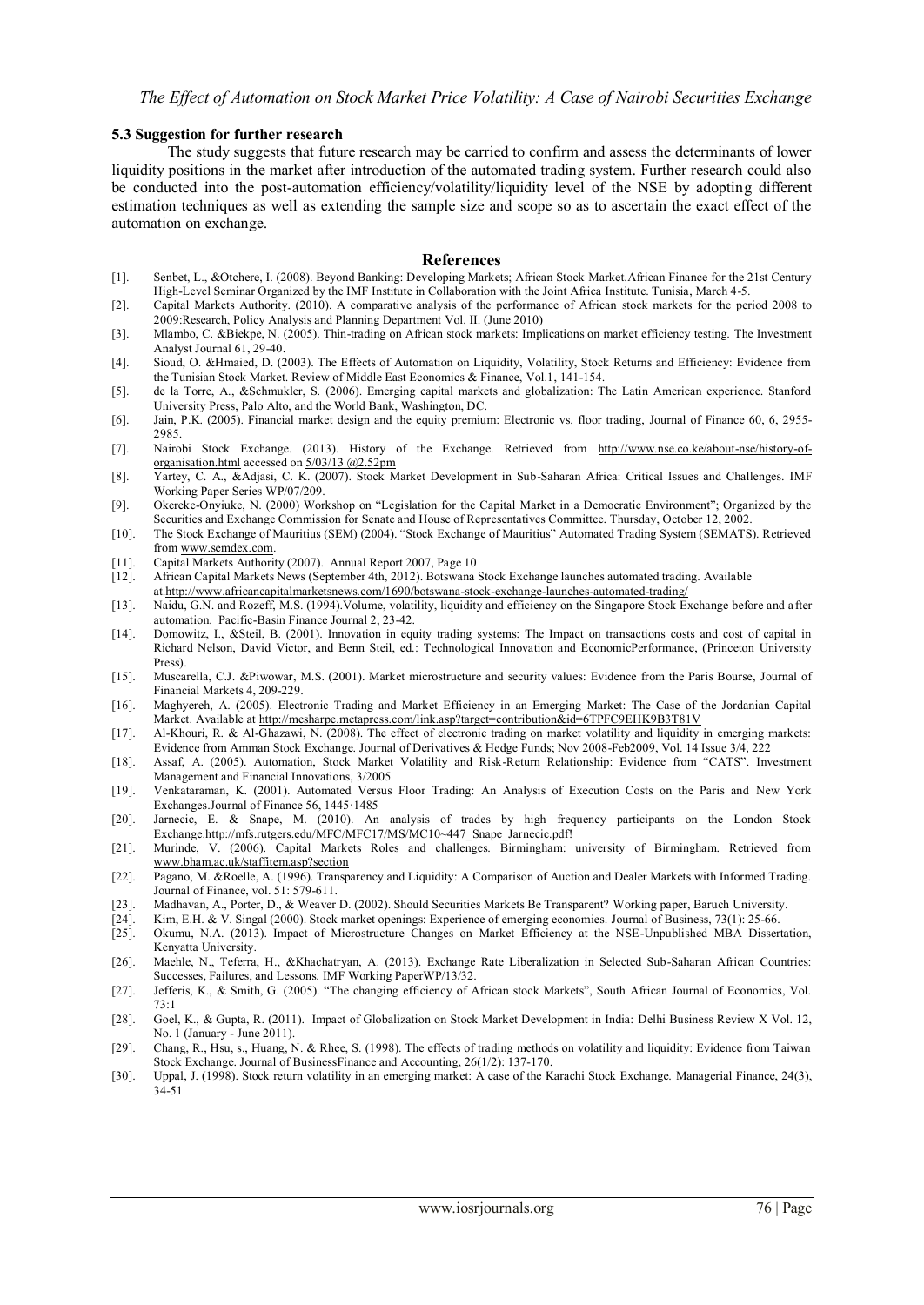|    | дррсната г. еляса едину гиппя сонятастса не тис эндау |    |                                              |  |  |  |  |  |
|----|-------------------------------------------------------|----|----------------------------------------------|--|--|--|--|--|
|    | <b>Agricultural</b>                                   |    | <b>Construction &amp; Allied</b>             |  |  |  |  |  |
|    | Eaagads Ltd Ord 1.25 AIM                              | 22 | Athi River Mining Ord 5.00                   |  |  |  |  |  |
| 2  | Kakuzi Ord.5.00                                       | 23 | Bamburi Cement Ltd Ord 5.00                  |  |  |  |  |  |
| 3  | Kapchorua Tea Co. Ltd OrdOrd 5.00 AIM                 | 24 | Crown Berger Ltd Ord 5.00                    |  |  |  |  |  |
| 4  | Limuru Tea Co. Ltd Ord 20.00 AIM                      | 25 | E.A.Cables Ltd Ord 0.50                      |  |  |  |  |  |
| 5  | Rea Vipingo Plantations Ltd Ord 5.00                  |    | <b>Energy &amp; Petroleum</b>                |  |  |  |  |  |
| 6  | Sasini Ltd Ord 1.00                                   | 26 | KenolKobil Ltd Ord 0.05                      |  |  |  |  |  |
|    | Williamson Tea Kenya Ltd Ord 5.00 AIM                 | 27 | Kenya Power & Lighting Co Ltd Ord 2.50       |  |  |  |  |  |
|    | <b>Automobiles &amp; Accessories</b>                  | 28 | Total Kenya Ltd Ord 5.00                     |  |  |  |  |  |
| 8  | Car & General (K) Ltd Ord 5.00                        |    | <b>Insurance</b>                             |  |  |  |  |  |
| 9  | Marshalls (E.A.) Ltd Ord 5.00                         | 29 | Jubilee Holdings Ltd Ord 5.00                |  |  |  |  |  |
|    | <b>Banking</b>                                        | 30 | Pan Africa Insurance Holdings Ltd Ord 5.00   |  |  |  |  |  |
| 10 | Barclays Bank Ltd Ord 0.50                            |    | Investment                                   |  |  |  |  |  |
|    |                                                       |    |                                              |  |  |  |  |  |
| 11 | Diamond Trust Bank Kenya Ltd Ord 4.00                 | 31 | City Trust Ltd Ord 5.00 AIM                  |  |  |  |  |  |
| 12 | Housing Finance Co Ltd Ord 5.00                       |    | Manufacturing & Allied                       |  |  |  |  |  |
| 13 | Kenya Commercial Bank Ltd Ord 1.00                    | 32 | A.Baumann& Co Ltd Ord 5.00 AIM               |  |  |  |  |  |
| 14 | National Bank of Kenya Ltd Ord 5.00                   | 33 | British American Tobacco Kenya Ltd Ord 10.00 |  |  |  |  |  |
| 15 | NIC Bank Ltd Ord 5.00                                 | 34 | East African Breweries Ltd Ord 2.00          |  |  |  |  |  |
| 16 | Standard Chartered Bank Ltd Ord 5.00                  | 35 | Kenya Orchards Ltd Ord 5.00 AIM              |  |  |  |  |  |
|    | <b>Commercial &amp; Services</b>                      | 36 | Mumias Sugar Co. Ltd Ord 2.00                |  |  |  |  |  |
| 17 | Express Ltd Ord 5.00 AIM                              | 37 | Unga Group Ltd Ord 5.00                      |  |  |  |  |  |
| 18 | Kenya Airways Ltd Ord 5.00                            |    |                                              |  |  |  |  |  |
| 19 | Nation Media Group Ord. 2.50                          |    |                                              |  |  |  |  |  |
| 20 | Standard Group Ltd Ord 5.00                           |    |                                              |  |  |  |  |  |

# **Appendix I: Listed Equity Firms Considered In The Study**

# **Table 1: Infrastructural indicators of African Stock Exchanges**

| <b>COUNTRY</b>                  | CSD                                                 | <b>TRADING SYSTEM</b>                                                | YEAR OF AUTOMATION                        |
|---------------------------------|-----------------------------------------------------|----------------------------------------------------------------------|-------------------------------------------|
| <b>Botswana</b>                 | Electronic<br>Electronic                            |                                                                      | 2012                                      |
| C/d'Ivoire                      | Electronic                                          | Electronic                                                           | 1999                                      |
| Electronic<br>Egypt             |                                                     | Electronic                                                           | 1992                                      |
| Electronic<br>Ghana             |                                                     | Electronic                                                           | 2008                                      |
| Electronic<br>Kenya             |                                                     | Electronic                                                           | 2006                                      |
| <b>Mauritius</b>                | Electronic                                          | Electronic                                                           | 2001                                      |
| Morocco                         | Manual                                              | Electronic                                                           | 1997                                      |
| Namibia                         | Manual                                              | Electronic                                                           | 1998                                      |
| <b>Nigeria</b>                  | Electronic                                          | Electronic                                                           | 1999                                      |
| S/Africa                        | Electronic                                          | Electronic                                                           | 1996                                      |
| Tanzania<br>Electronic          |                                                     | Electronic                                                           | 2006                                      |
| Tunisia                         | Electronic                                          | Electronic                                                           | 1996                                      |
| Zambia<br>$\sim$<br>$\sim$<br>- | Electronic<br>$\sim$ $\sim$ $\sim$<br>$\sim$ $\sim$ | Manual<br>$\sim$ $\sim$ $\sim$ $\sim$<br>$\sim$ $\sim$ $\sim$ $\sim$ | $\alpha + \beta + \beta + \alpha + \beta$ |

**Source**: Researchers' Compilation from Data on Stock Exchange websites & Jain (2004)

### **Table 2: Description of Stock Market Price VolatilityIndicators**

|            |                       | n  | Min    | Max    | Mean    | Std. Deviation | <b>Skewness</b> | Kurtosis |
|------------|-----------------------|----|--------|--------|---------|----------------|-----------------|----------|
| Volatility | Pre-std<br>deviation  | 37 | 0.0241 | 0.4997 | 0.15259 | 0.07905        | 2.54            | 10.011   |
|            | Post-std<br>deviation | 37 |        | 0.374  | 0.12628 | 0.07500        | 1.478           | 3.41     |
|            | Pre-variance          | 37 | 0.0006 | 0.2497 | 0.02936 | 0.04132        | 4.563           | 23.618   |
|            | Post-variance         | 37 |        | 0.1399 | 0.02142 | 0.02837        | 3.033           | 9.97     |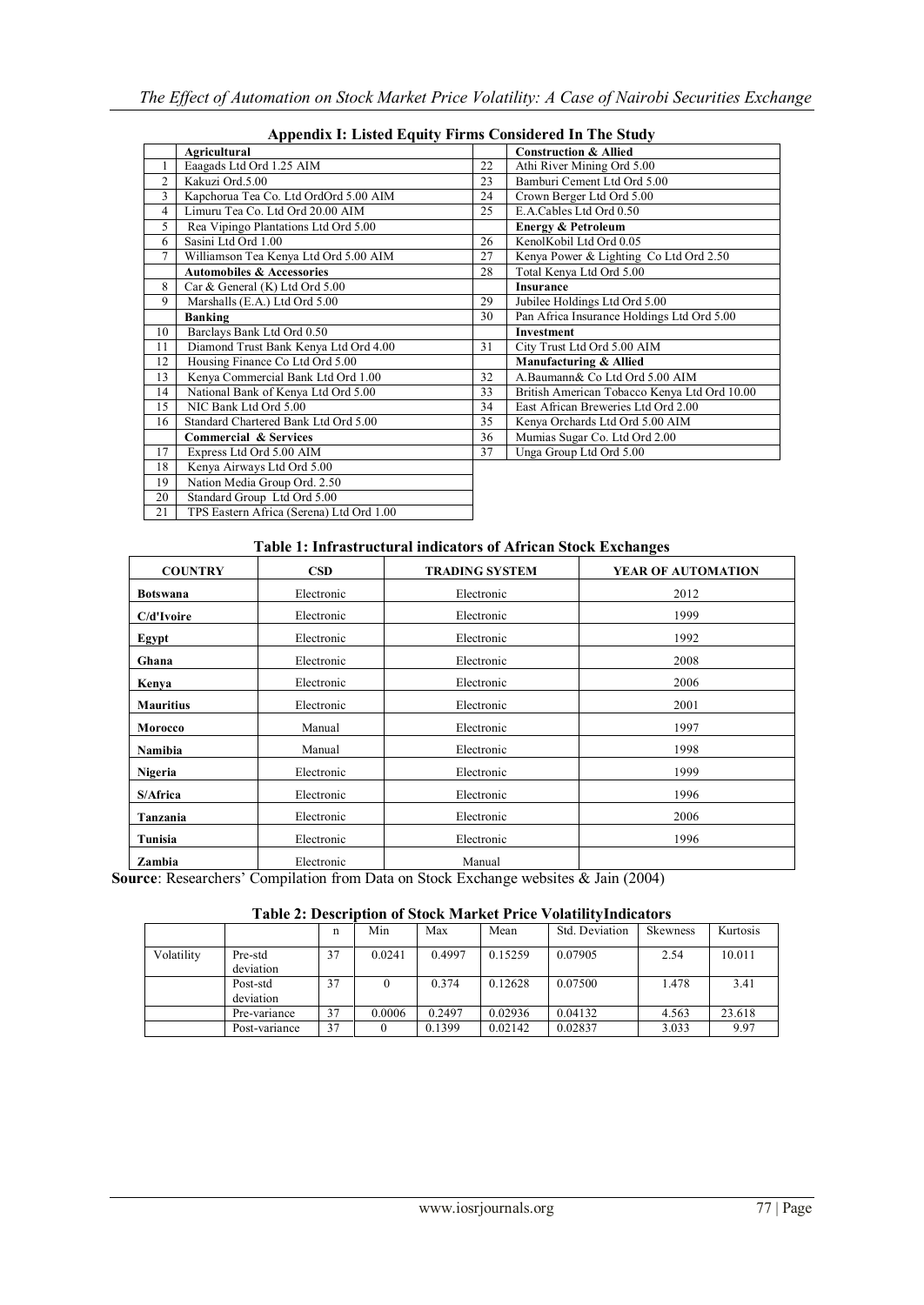

**Figure 1: Standard Deviation Trend**



**Figure 2: Variance Trend**



| <b>Paired Samples Statistics</b> |                                    |             |                |                    |                                           |        |          |    |              |
|----------------------------------|------------------------------------|-------------|----------------|--------------------|-------------------------------------------|--------|----------|----|--------------|
|                                  |                                    | Mean        | N              | Std.<br>Deviation  | Std. Error Mean                           |        |          |    |              |
| Pair 1                           | After                              | .126275     | 37             | .0750011           | .0123301                                  |        |          |    |              |
|                                  | Before                             | .152590     | 37             | .0790504           | .0129958                                  |        |          |    |              |
|                                  | <b>Paired Samples Correlations</b> |             |                |                    |                                           |        |          |    |              |
|                                  |                                    | N           | Correlation    | Sig.               |                                           |        |          |    |              |
| Pair 1                           | After &<br>Before                  | 37          | .244           | .145               |                                           |        |          |    |              |
|                                  | <b>Paired Samples Test</b>         |             |                |                    |                                           |        |          |    |              |
|                                  | Paired Differences                 |             |                |                    |                                           |        |          | df | <sub>n</sub> |
|                                  | Mean                               |             | Std. Deviation | Std. Error<br>Mean | 95% Confidence Interval of the difference |        |          |    |              |
|                                  |                                    |             |                |                    | Lower                                     | Upper  |          |    |              |
| Pair 1                           | After -<br>Before                  | $-0.026315$ | .0947628       | .0155789           | $-0.05791$                                | .00528 | $-1.689$ | 36 | .100         |